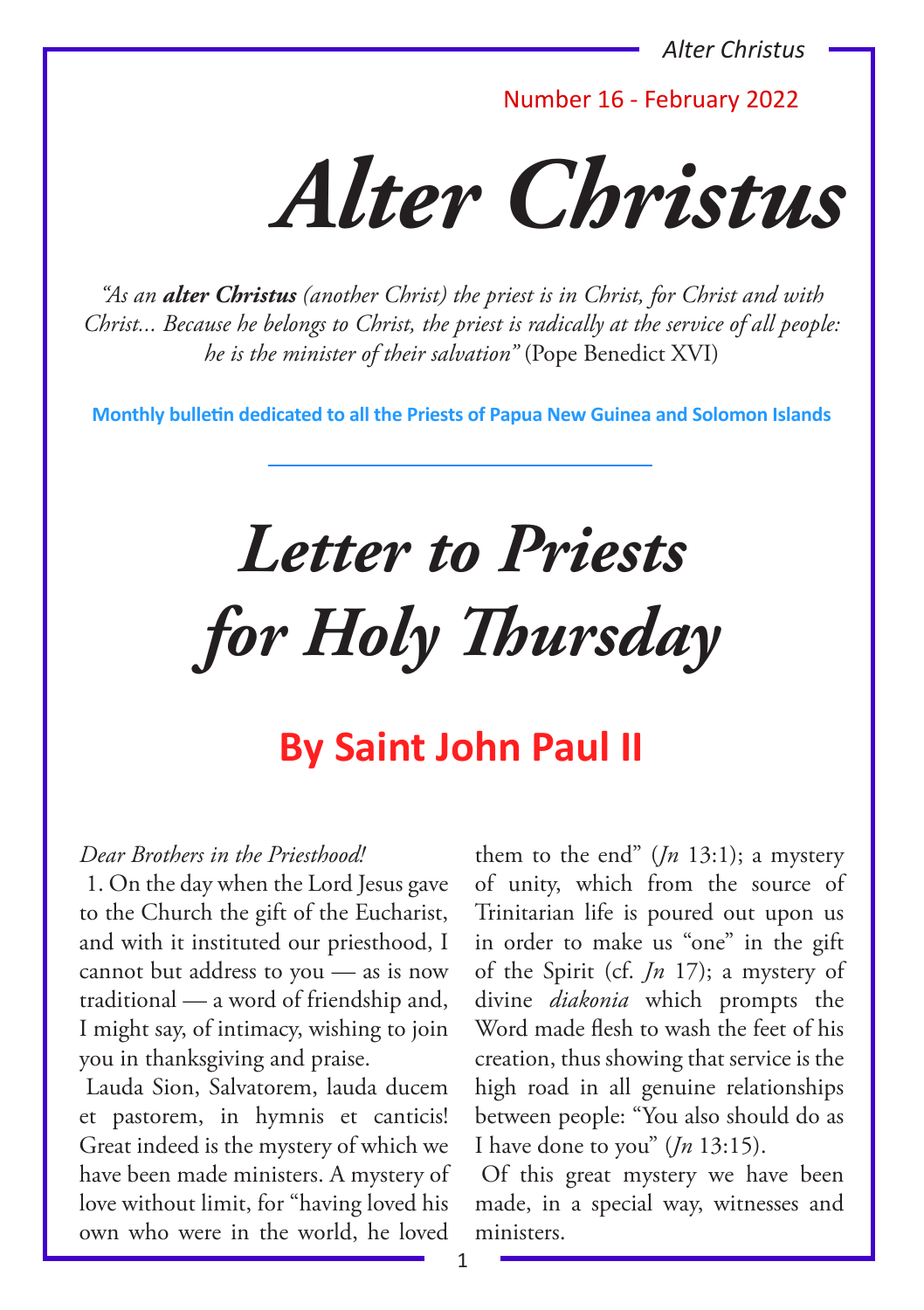2. This is the first Holy Thursday after the Great Jubilee. What we have experienced together with our communities, in that special celebration of mercy, two thousand years after the birth of Jesus, now becomes the incentive to continue the journey. *Duc in altum!* The Lord invites us to put out into the deep, with trust in his word. Let us learn from the Jubilee experience and persevere in the task of bearing witness to the Gospel with the enthusiasm that contemplating the face of Christ engenders in us!

As I in fact stressed in my Apostolic

Letter *Novo Millennio Ineunte*, we must start out from Christ, in order to be open, in him, with the "ineffable" groanings of the Spirit (cf. *Rom* 8:26), to the embrace of the Father: "*Abba!* Father!" (*Gal* 4:6). Christ must be our point of departure in rediscovering the source and the profound rationale of our brotherhood: "As I have loved you, you also must love one another" (*Jn* 13:34).

3. Today I wish to express to each of you my gratitude for all that you did during the Jubilee Year to ensure that the people entrusted to your care might experience

## **Saint John Paul II**

Karol J. Wojtyla, known as John Paul II since his October 1978 election to the papacy, was born on May 18, 1920. On July 4, 1958, he was appointed Auxiliary Bishop of Cracow by Pope Pius XII, and was consecrated on September 28, 1958. On January 13, 1964, he was nominated Archbishop of Cracow by Pope Paul VI, who made him a cardinal June 26, 1967. His principal documents include 14 encyclicals, 13



apostolic exhortations, 11 apostolic constitutions and 42 apostolic letters.

On May 1, 2011, Pope Benedict XVI beatified Pope John Paul II, and Pope Francis canonized Saint John Paul II alongside Saint John XXIII on April 27, 2014.

"Everyone knows John Paul II: his face, his characteristic way of moving and speaking; his immersion in prayer and his spontaneous cheerfulness. Many of his words have become indelibly engraved in our memories, starting with the passionate cry with which he introduced himself to the people at the beginning of his pontificate: 'Open wide the doors to Christ, and be not afraid of him!' Or this saying: 'No one can

live a trial life; no one can love experimentally.' An entire pontificate is condensed in words like these. It is as though he would like to open the doors for Christ everywhere and wishes to open up to people the gate that leads to true life, to true love." (Pope Emeritus Benedict XVI)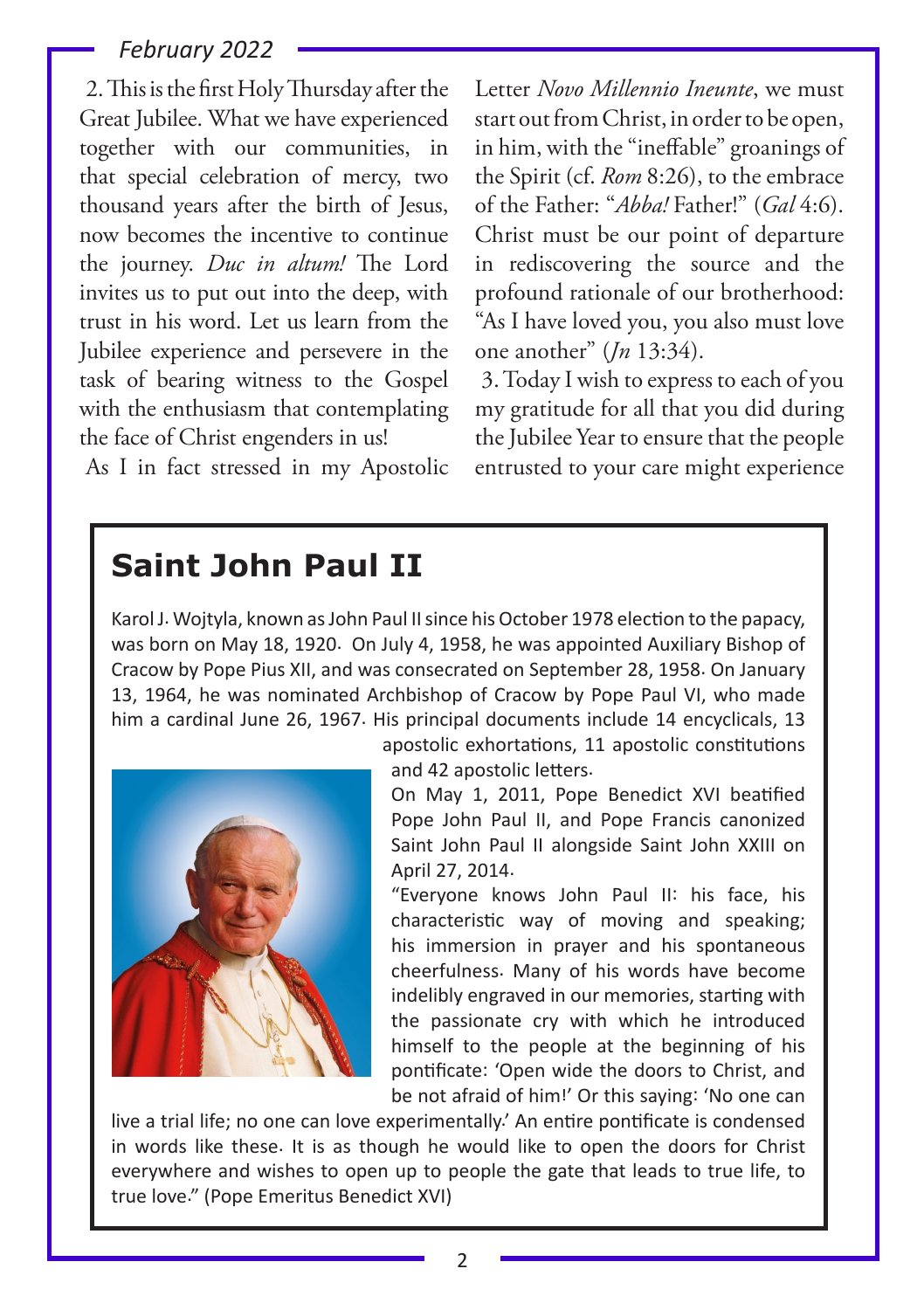more intensely the saving presence of the Risen Lord. At this time, I am also thinking of the work you do every day, work that is often hidden and, without making headlines, causes the Kingdom of God to advance in people's minds and hearts. I want you to know of my admiration for this ministry, discreet, tenacious and creative, even if it is sometimes watered by those tears of the soul which only God sees and "stores in his bottle" (cf. *Ps* 56:8). Your ministry is all the more admirable when it is tested by the resistance of a widely secularized environment, which subjects priestly activity to the temptations of fatigue and discouragement. You well know that such daily commitment is precious in the eyes of God.

At the same time, I wish to echo the voice of Christ who continuously calls us to deepen our relationship with him. "Behold, I stand at the door and knock" (*Rev* 3:20). Chosen to proclaim Christ, we are first of all invited to live in intimacy with him: we cannot give to others what we ourselves do not have! There is a thirst for Christ which, despite many appearances to the contrary, emerges even in contemporary society; it is present among all the inconsistencies of new forms of spirituality; it can be seen even where, on important ethical issues, the Church's witness becomes a sign of contradiction. This thirst for Christ whether conscious or not — cannot be quenched with empty words. Only authentic witnesses can communicate in a credible way the word that saves.

4. In my Apostolic Letter *Novo* 

*Millennio Ineunte* I said that the true legacy of the Great Jubilee is the experience of a more intense encounter with Christ. From among the many aspects of this encounter, today I would like to choose for this reflection the theme of *sacramental reconciliation:* this too was a central feature of the Jubilee Year, also because it is closely connected with the gift of the Jubilee indulgence.

Here in Rome, and I am sure that you too had similar experiences in your local Churches, *one of the most visible manifestations of the Jubilee* was certainly the exceptional numbers of people receiving the Sacrament of mercy. Even non-religious observers were impressed by this. The confessionals in Saint Peter's and in the other Basilicas were "stormed", as it were, by pilgrims, who often had to wait in long queues, patiently waiting their turn. The interest shown by young people in this Sacrament during the splendid week of their Jubilee was particularly significant.

5. As you well know, in recent decades this Sacrament has passed through *a certain crisis*, for a number of reasons. Precisely in order to tackle this crisis, in 1984 a Synod was held, the conclusions of which were presented in the Post-Synodal Apostolic Exhortation *Reconciliatio et Paenitentia*. It would be naive to think that the mere intensifying of the practice of the Sacrament of forgiveness during the Jubilee Year is proof of a definitive turnabout. It was nevertheless an encouraging sign. It impels us to recognize that *the profound needs of the human spirit*, to which God's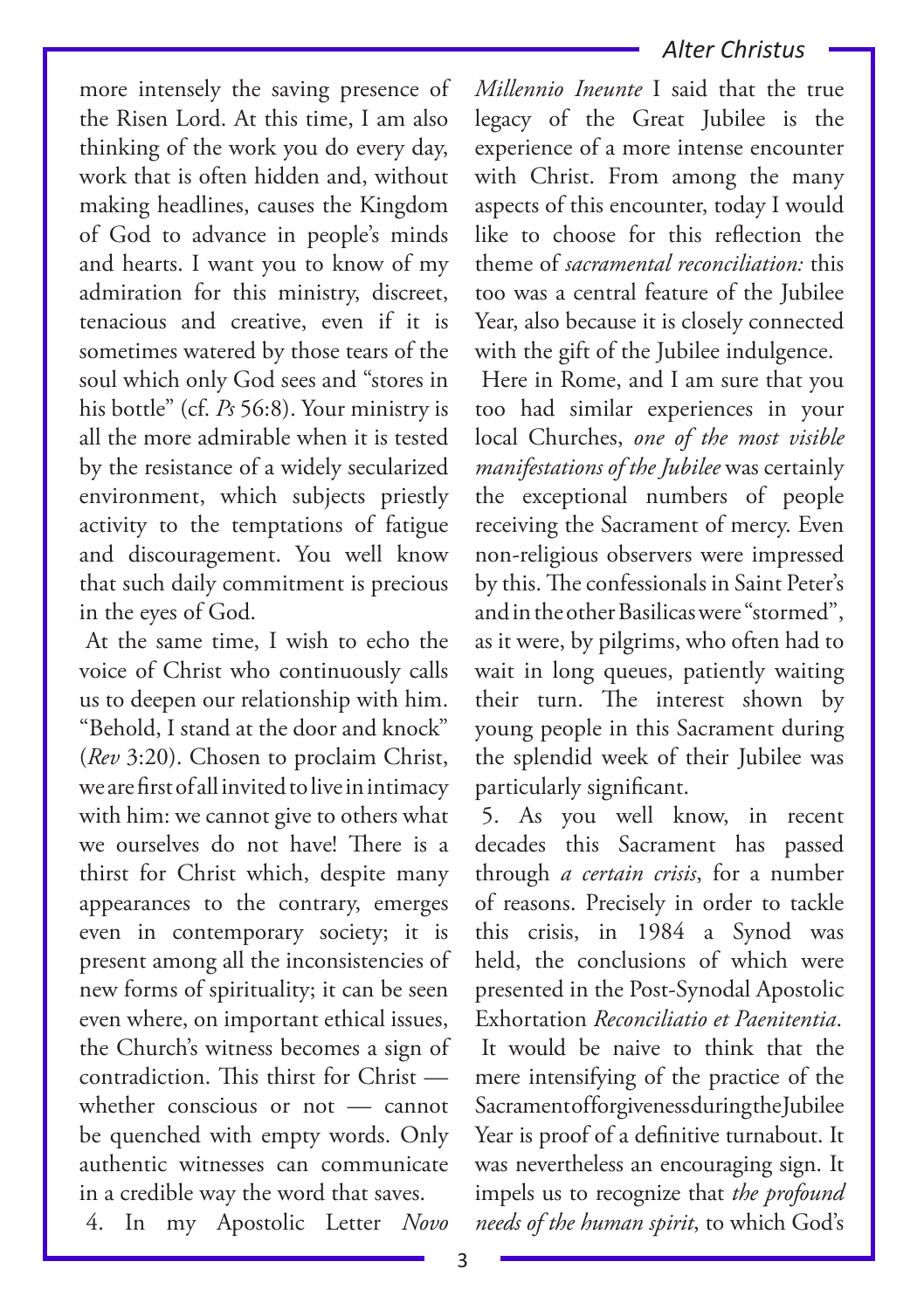saving plan responds, *cannot be cancelled out by temporary crises*. We should accept this Jubilee indication as a sign from on high, and make it a reason for renewed boldness in re-proposing the meaning and practice of this Sacrament.

6. But it is not so much on pastoral problems that I wish to dwell. Holy Thursday, the special day of our vocation, calls us to reflect above all on "who we are", and in particular on our journey to holiness. It is from this source too that our apostolic zeal will flow.

So, as we gaze upon Christ at the Last Supper, as he becomes for us the "bread that is broken", as he stoops down in humble service at the feet of the Apostles, how can we not experience, together with Peter, *the same feeling of unworthiness* in the face of the greatness of the gift received? "You shall never wash my feet" (*Jn* 13:8). Peter was wrong to reject Christ's gesture. But he was right to feel unworthy of it. It is important, on this day of love *par excellence*, that we should feel *the grace of the priesthood as a super-abundance of mercy*.

Mercy is the absolutely free initiative by which God has chosen us: "You did not choose me but I chose you" (*Jn* 15:16).

Mercy is his deigning to call us to act as his representatives, though he knows that we are sinners.

Mercy is the forgiveness which he never refuses us, as he did not refuse it to Peter after his betrayal. The avowal that "there will be more joy in heaven over one sinner who repents than over ninety-nine righteous persons who need no repentance" (*Lk* 15:7) also holds true for us.

7. Let us then rediscover our vocation as a "mystery of mercy". In the Gospel we find that Peter receives his special ministry with precisely this spiritual attitude. His experience is indicative for all those who have received the apostolic task in the different grades of the Sacrament of Orders.

Our thoughts turn to the scene of the *miraculous catch of fish* as described in the Gospel of Luke (5:1-11). Jesus asks Peter for an act of trust in his word, inviting him to put out into the deep for a catch. A disconcerting request, humanly speaking: after a sleepless and exhausting night spent casting the nets with no result, how could one believe him? But trying again, "at Jesus' word", changes everything. The fish arrive in such quantities as to tear the nets. The Word reveals his power. The result is wonder, but also fear and trembling, as when we are unexpectedly struck by an intense beam of light which lays bare all our personal limits. Peter exclaims: "Depart from me, for I am a sinful man, O Lord" (*Lk* 5:8). But scarcely has he uttered his admission when the Master's mercy becomes for him the beginning of new life: "Do not be afraid; henceforth you will be catching men" (*Lk* 5:10). The "sinner" becomes a minister of mercy. From a fisher of fish to a "fisher of men"!

8. Dear priests, this is a great mystery: *Christ was not afraid to choose his ministers from among sinners*. Is not this our own experience? It is Peter once again who will become more aware of this in his touching dialogue with Jesus after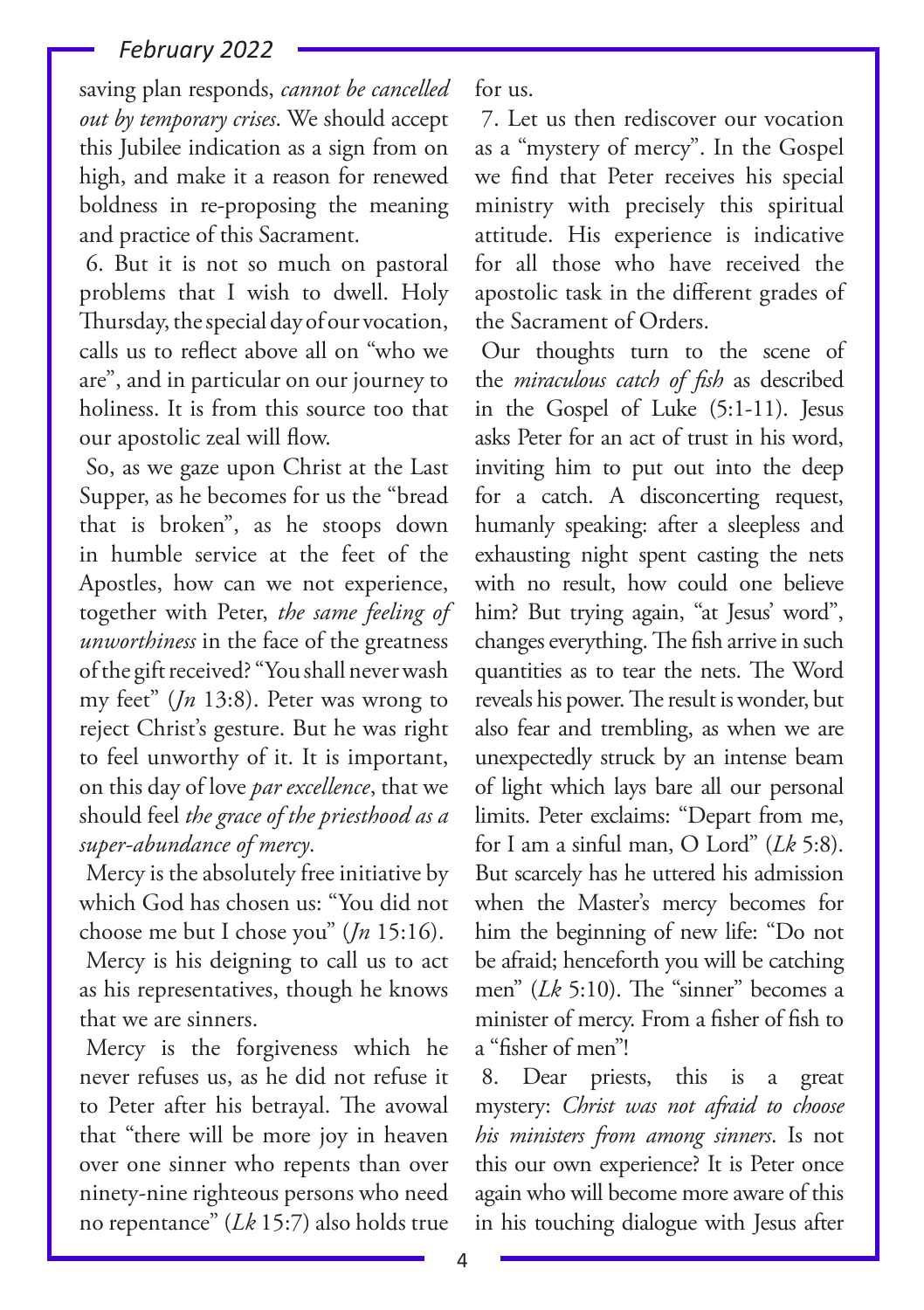the Resurrection. Before entrusting him with the mandate to care for the flock, the Master asks the embarrassing question: "Simon, son of John, do you love me more than these?" (*Jn* 21:15). The one being questioned is the very man who a few days earlier had denied him three times. It is easy to understand the humble tone of his reply: "Lord, you know everything; you know that I love you" (*Jn* 21:17). And it is on the basis of this love, which knows all too well its own frailty, a love professed with both trust and hesitation, that Peter receives the commission: "Feed my lambs", "feed my sheep" (*Jn* 21:15, 16, 17). It will be on the basis of this love, strengthened by the fire of Pentecost, that Peter will be able to accomplish the ministry entrusted to him.

9. And is it not within an experience of mercy that *Paul's vocation* too is born? No one experienced the gratuitousness of Christ's choice as vividly as he did. His past as a ferocious persecutor of the Church seared itself deep into his soul: "I am the least of the apostles, unfit to be called an apostle, because I persecuted the Church of God" (*1 Cor* 15:9). Yet, far from stifling his enthusiasm, this memory made it soar. The more he was embraced by mercy, the more Paul felt the need to bear witness to it and to let it shine forth in his life. The "voice" which speaks to him on the road to Damascus leads him to the heart of the Gospel, and enables him to discover the Gospel as the merciful love of the Father who in Christ is reconciling the world to himself. On this basis, Paul will also understand *apostolic service as the* 

*ministry of reconciliation:* "All this is from God, who through Christ reconciled us to himself and gave us the ministry of reconciliation; that is, in Christ God was reconciling the world to himself, not counting men's trespasses against them, and entrusting to us the message of reconciliation" (*2 Cor* 5:18-19).

10. Dear priests, the witness of Peter and Paul contains valuable pointers for us. Their lives invite us *to live the gift of the ministry with a sense of endless thanksgiving:* nothing is due to our merits, all is grace! The experience of the two Apostles prompts us to abandon ourselves to the mercy of God, to give over to him in sincere repentance our frailties, and with his grace to set out again on our journey to holiness. In *Novo Millennio Ineunte* I indicated the commitment to holiness as the first element of all wise pastoral "planning". It is the basic task of all believers, so how much more must it be for us (cf. Nos. 30-31)!

For this very reason it is important for us to rediscover the Sacrament of Reconciliation as a fundamental means of our sanctification. Approaching a brother priest in order to ask for the absolution that we so often give to the faithful enables us to live the great and consoling truth that, before being ministers, we are all members of the same people, a "saved" people. What Augustine said of his task as bishop is true also of the service of priests: "If I am anxious about being for you, I am consoled by being with you. For you I am a bishop, with you I am a Christian ...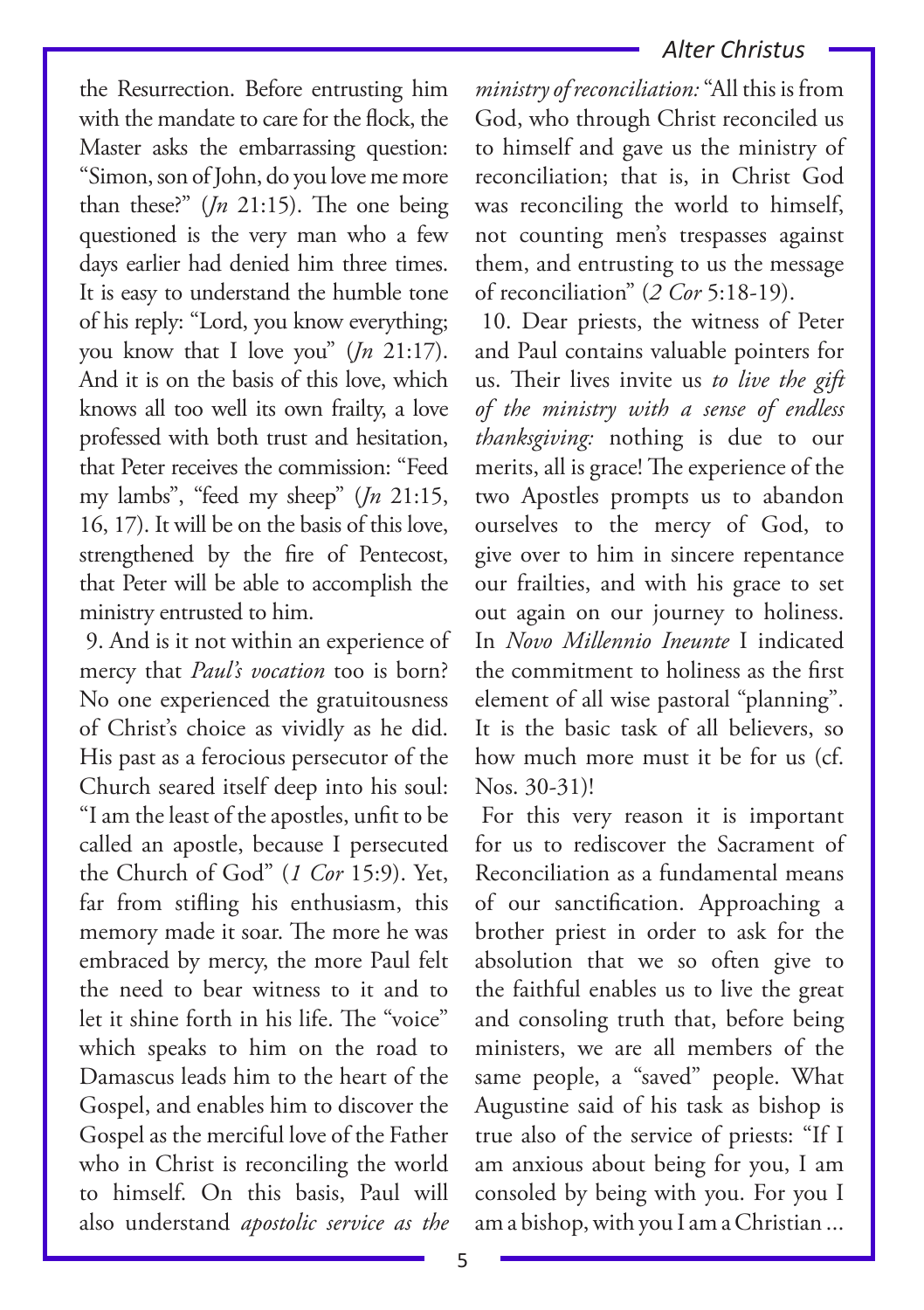In the first there is danger, in the second there is salvation" (*Discourses,* 340, 1). It is wonderful to be able to confess our sins, and to hear as a balm the word which floods us with mercy and sends us on our way again. Only those who have known the Father's tender embrace, as the Gospel describes it in the parable of the Prodigal Son – "he embraced him and kissed him" (*Lk* 15:20) – only they can pass on to others the same warmth, when after receiving pardon themselves they administer it to others.

11. On this holy day, therefore, let us ask Christ to help us to rediscover, *for ourselves,* the full beauty of this Sacrament. Did not Jesus himself help Peter to make this discovery? "If I do not wash you, you have no part in me" (*Jn* 13:8). Jesus of course was not referring directly to the Sacrament of Reconciliation, but in some sense he was pointing to it, alluding to that process of purification which would begin with his redeeming Death, and to its sacramental application to individuals down the ages.

Dear priests, let us make regular use of this Sacrament, that the Lord may constantly purify our hearts and make us less unworthy of the mysteries which we celebrate. Since we are called to show forth the face of the Good Shepherd, and therefore to have the heart of Christ himself, we more than others must make our own the Psalmist's ardent cry: "A pure heart create for me, O God, put a steadfast spirit within me" (*Ps* 51:12). The Sacrament of Reconciliation, essential for every Christian life, is

especially a source of *support, guidance and healing for the priestly life.*

12. The priest who fully experiences the joy of sacramental reconciliation will find it altogether normal to repeat to his brothers and sisters the words of Paul: "So we are ambassadors for Christ, God making his appeal through us. We beseech you on behalf of Christ, be reconciled to God" (*2 Cor* 5:20).

The crisis of the Sacrament of Reconciliation which I mentioned earlier is due to many factors from the diminished sense of sin to an inadequate realization of the sacramental economy of God's salvation. But perhaps we should also recognize that another factor sometimes working against the Sacrament has been *a certain dwindling of our own enthusiasm and availability*for the exercise of this delicate and demanding ministry.

Conversely, now more than ever the People of God must be helped to rediscover the Sacrament. We need to declare with firmness and conviction that the Sacrament of Penance is *the ordinary means* of obtaining pardon and the remission of grave sins committed after Baptism. We ought to celebrate the Sacrament in the best possible way, *according to the forms laid down by liturgical law,* so that it may lose none of its character as the celebration of God's mercy.

13. A source of renewed confidence in the revival of this Sacrament is not only the fact that, despite many incongruities, *a new and urgent need for spirituality* is becoming widespread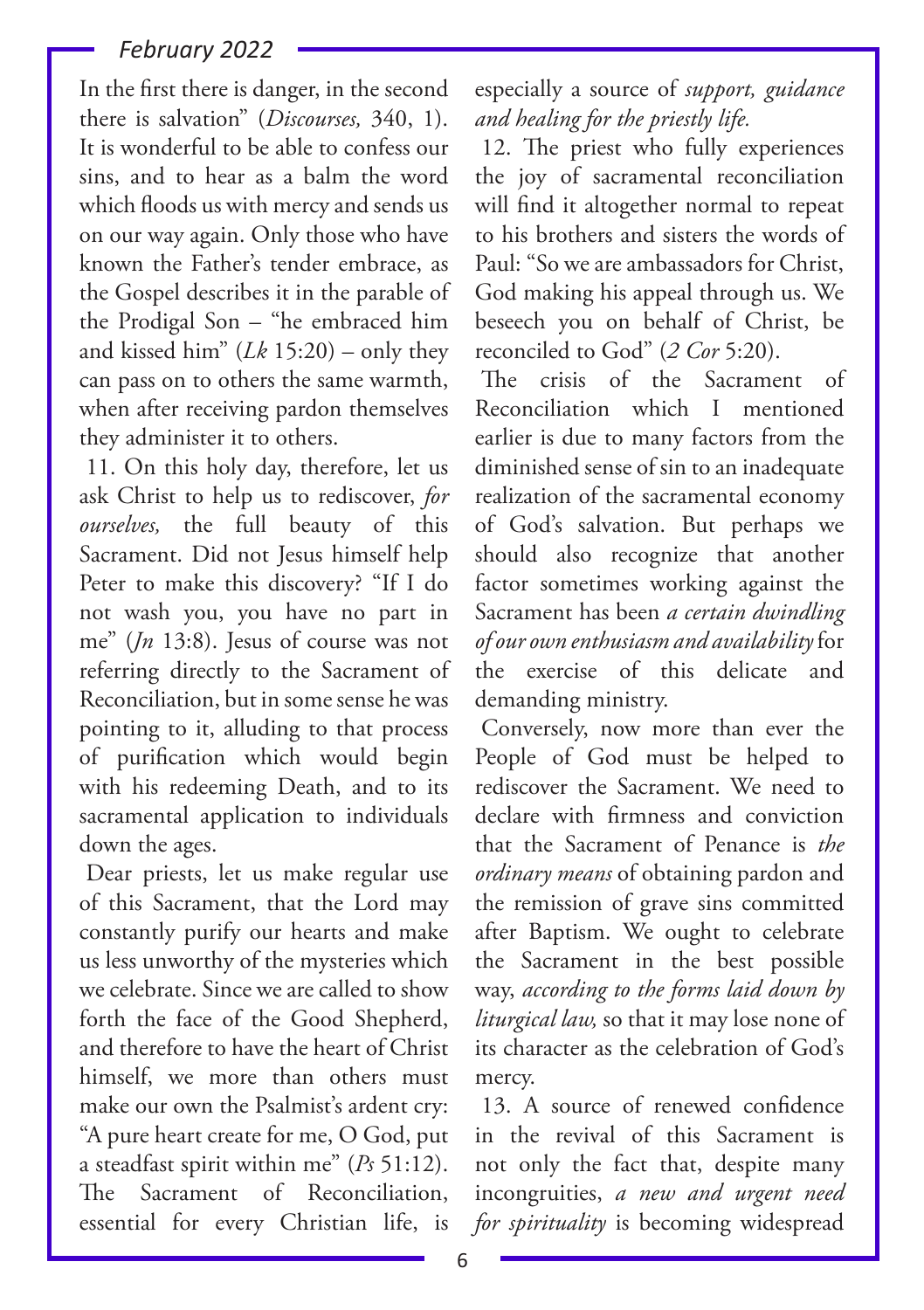in society. There is also *a deeply-felt need for interpersonal contact*, which is increasingly experienced as a reaction to the anonymous mass society which often leaves people interiorly isolated, even when it involves them in a flurry of purely functional relationships. Obviously sacramental confession is not to be confused with a support system or with psychotherapy. But neither should we underestimate the fact that the Sacrament of Reconciliation, when correctly celebrated, also has a "humanizing" effect, which is in perfect harmony with its primary purpose of reconciling the individual with God and the Church.

Here too, it is important that the minister of reconciliation should fulfil his role correctly. His ability to be welcoming, to be a good listener and to engage in dialogue, together with his ready accessibility, is essential if the ministry of reconciliation is to be seen in all its value. The faithful and uncompromising proclamation of the radical demands of God's word must always be accompanied by great understanding and sensitivity, in imitation of Jesus' own way of dealing with sinners.

14. The liturgical form of the Sacrament also needs to be given due attention. *The Sacrament forms part of the structure of communion which is the mark of the Church*. Sin itself cannot be properly understood if it is viewed in a purely "private" way, forgetting that it inevitably affects the entire community and lowers the level of holiness within it. Moreover, the offer of forgiveness expresses a

mystery of supernatural solidarity, since its sacramental significance rests on the profound union between Christ the Head and the members of his Body.

It is extremely important to help people recover this "community" aspect of the Sacrament, also by means of *community penance services* which conclude with individual confession and absolution. This manner of celebration enables the faithful to appreciate better the two-fold dimension of reconciliation, and commits them more effectively to following the penitential path in all its revitalizing richness.

15. Then there is also the fundamental problem of *catechetical teaching about the moral conscience and about sin*, so that people can have a clearer idea of the radical demands of the Gospel. Unfortunately, there exists a minimalist tendency which prevents the Sacrament from producing all the benefits that we might hope for. Many of the faithful have an idea of sin that *is not based on the Gospel but on common convention*, on what is socially "acceptable". This makes them feel not particularly responsible for things that "everybody does", and all the more so if these things are permitted by civil law.

Evangelization in the third millennium must come to grips with the urgent need for a presentation of the Gospel message which is dynamic, complete and demanding. The Christian life to be aimed at cannot be reduced to a mediocre commitment to "goodness" as society defines it; it must be a true quest for holiness. We need to re-read